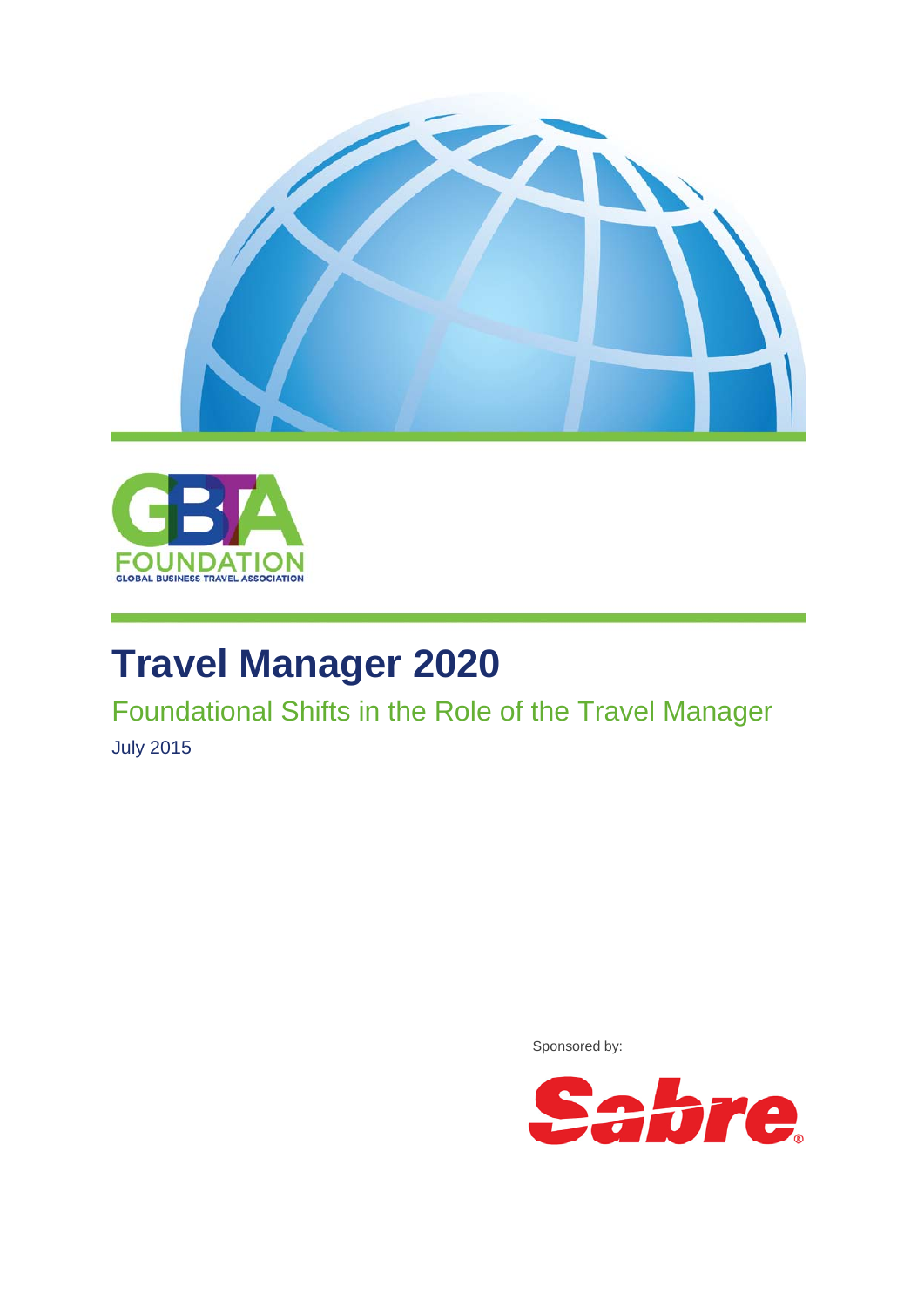## **TABLE OF CONTENTS**

| <b>OVERVIEW</b>                                 | 3              |
|-------------------------------------------------|----------------|
| <b>METHODOLOGY</b>                              | 3              |
| <b>INTRODUCTION</b>                             | 3              |
| <b>KEY FINDINGS</b>                             | 4              |
| <b>DETAILED FINDINGS</b>                        | 6              |
| <b>DEMOGRAPHICS</b>                             | 6              |
| <b>ROLE OF THE TRAVEL MANAGER</b>               | 6              |
| <b>Activity Prioritization</b>                  | 6              |
| <b>Top "Very Important" Ratings</b>             | $\overline{7}$ |
| <b>Bottom "Very Important" Ratings</b>          | 7              |
| <b>Priorities</b>                               | 8              |
| <b>Time Allocation for Activities</b>           | 9              |
| <b>Other Future Trends in Travel Management</b> | 10             |
| <b>TECHNOLOGY AND TRAVEL MANAGEMENT</b>         | 11             |
| <b>DATA MEASUREMENT IN TRAVEL PROGRAMS</b>      | 13             |
| <b>KEY TAKEAWAYS</b>                            | 15             |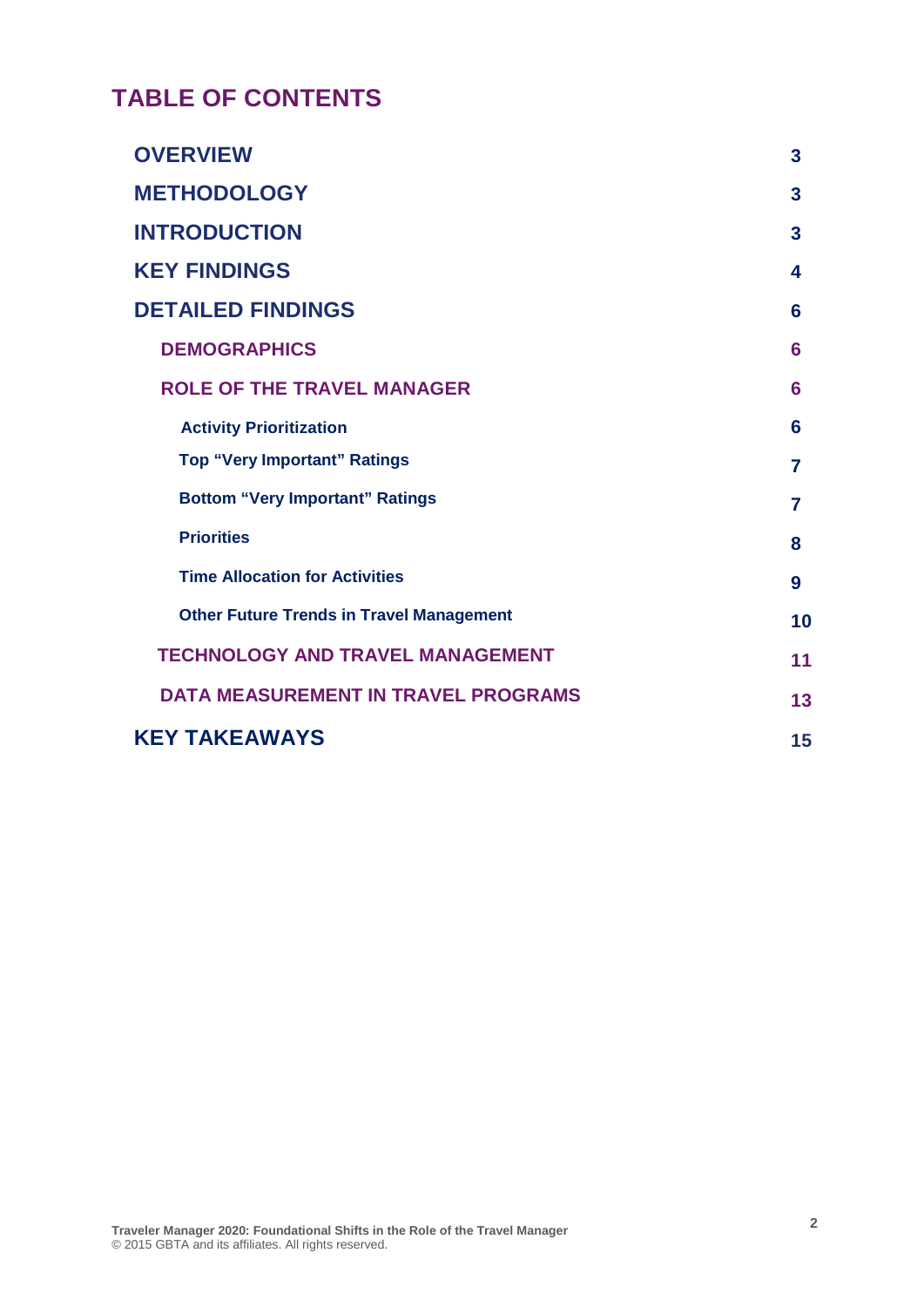## **OVERVIEW**

This whitepaper presents the results of a survey conducted by the GBTA Foundation in partnership with Sabre. It is a continuation of the topic explored in a study conducted in 2014, which was to understand the value that Travel Managers bring to their organizations by providing rich insights about the day-to-day tasks performed by Travel Managers and what they do to benefit their company both in financial and non-financial ways. The current study is based on a survey of Travel Managers in the United States and Canada who have some level of responsibility in at least one of seven business travel categories, and it primarily focuses on the future role of Travel Managers and how they expect their role will change in the future.

The goals of this study include but are not limited to:

- Determine the importance of and time spent on tasks performed by Travel Managers, and the expected future changes in priority and time allocation for these tasks.
- **Investigate how technology has changed the role of Travel Managers and is expected to** change their role in the future.
- Explore metrics / KPIs and the ways in which Travel Managers use data to measure the success of their corporate travel programs.

This whitepaper also includes research on travel data which was conducted in Asia-Pacific and Europe. Relevant results are presented throughout the whitepaper when applicable.

## **METHODOLOGY**

The fielding of the survey took place between March 13 and 27, 2015. An email invitation was sent to 7,068 Travel Buyers (GBTA members and non-members) in the United States and Canada. A total of 281 Travel Managers answered at least one question in the survey, for a response rate of 4.0%. Of these, 84.3% qualified to take the survey for a total of 237 responses.

Of the 237 respondents, nearly all say they have some level of responsibility with hotels (96%), airlines (93%), and Travel Management Companies (TMCs) or Agencies (92%). Many also have responsibilities with ground transportation (88%) and travel technology (86%), while relatively fewer have responsibilities with meetings and events (59%) and payment solutions (48%). Those with no level of responsibility in any of these categories of business travel were excluded from the study.

## **INTRODUCTION**

-

Travel Management is an evolving process which shares characteristics with and is influenced by procurement and finance, but retains its own unique challenges and characteristics. [1](#page-2-0) Procurement generalists have a tendency to view travel as commodity purchases, which may be valid, but can result in glossing over the industry-specific nuances, like shifts in the travel value chain, and therefore may be less effective. Meanwhile, those with a finance perspective see expense control as the best way to improve company performance in general, making travel a category they want to control and manage closely. They may be more likely to focus on compliance with travel policy and in many organizations the finance department has direct input to the creation of travel policies. By incorporating and balancing both of these perspectives, a more effective and satisfactory travel program can be created.

<span id="page-2-0"></span><sup>1</sup> Rose, Norman, L. *The Changing Role of Travel Management.* PhoCusWright*,* GetThere, Sabre, July 2008.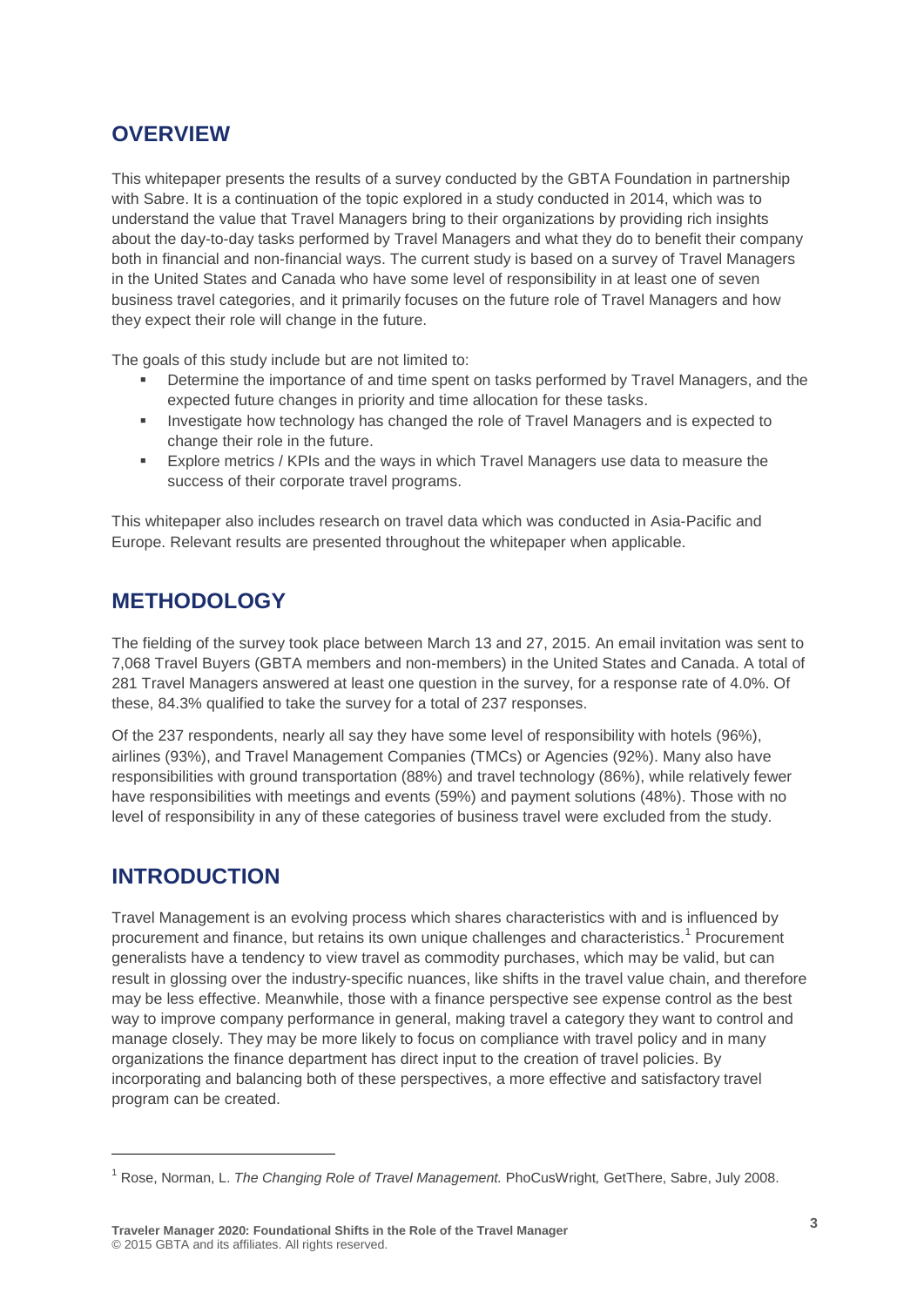The Travel Manager role involves a wide range of responsibilities and abilities. For example, they may have responsibilities with developing travel program policies, managing contracts with suppliers, and monitoring travel budgets. Successful Travel Managers tend to have a high level of familiarity and experience with travel concepts, practices, and procedures, and ability to maximize savings and minimize costs in order to operate within company budget. This is done in part by building relationships and negotiating with vendors to get the best possible rates for travel. It also necessitates excellent communication and networking skills with all internal stakeholders, as well as embracing the role of facilitator and contact for external organizations.<sup>[2](#page-3-0)</sup>

Technology is a large driver of change both in general and in travel specifically, so Travel Managers tend to continually look for new technological solutions to accommodate their travelers, such as mobile technology, as well as solutions to support the travel program, such as travel data analysis or expense management. These solutions are also useful in tracking key metrics, which can serve as concrete evidence of the value of the Travel Managers' role to show company executives who may not otherwise understand the importance of the travel program.<sup>[3](#page-3-1)</sup> It is also important for Travel Managers to track their program's performance and leverage data so that they can make informed, strategic decisions with their program's resources. This involves identifying the key data to measure so that Travel Managers can recognize when the travel program is being managed successfully and when adjustments need to be made.

## **KEY FINDINGS**

- Travel Managers consider all nine activities to be highly important to the success of a travel manager, and in the next 3-5 years all of them are expected to be just as or more important. In general, Travel Managers from companies with high travel spend (\$30 million or more) and those with high corporate travel management industry experience (20 or more years) are more likely to rate most activities as "very important," compared to companies with low travel spend (less than \$10 million) and those with low industry experience (less than 10 years).
- When asked about their top-three most time-consuming activities, Travel Managers most frequently mention building and maintaining travel supplier relations and contracts (61%), which is also the activity Travel Managers most often deem as "very important" now (79%). Additionally, in the near future, the vast majority expect to spend the same amount of time or more time on all listed activities. These findings indicate that it is critical for successful Travel Managers to be skilled in time-management and prioritization. In the future it will likely be even more crucial for Travel Managers to prioritize, as 84% expect their role will become more strategic in the next 3-5 years; particularly among Travel Managers from companies with a global reach (presence in all regions of the world) (92%).
- **Travel Managers have a variety of future career aspirations, with the most common being** advancement to a higher role in travel (44%). Meanwhile, 29% want to stay in their current role in travel, especially those with 20 or more years of experience in the industry (38%).
- Sixty-one percent of Travel Managers currently think that evaluating and applying technology solutions is "very important" to the role of Travel Managers and 75% expect it to be "very important" in the near future. It is also the top activity expected to take up more time (than less or the same) in the future (60%). However, one-third of Travel Managers find it challenging to keep up with new technology, and unfortunately only 39% believe business and technology are in alignment in their organization. These data indicate that this is an important area of travel programs that may need improvement; companies should plan for additional time and resources to be devoted to keeping current and identifying technology

<span id="page-3-0"></span> <sup>2</sup> *Travel Managers: Broader Influence, Higher Visibility,* GBTA, *2012.*

<span id="page-3-1"></span><sup>3</sup> *From Numbers to Action: Improving Travel Program Management through Strategic KPS and Meaningful Savings Measurements,* Advito, 2010.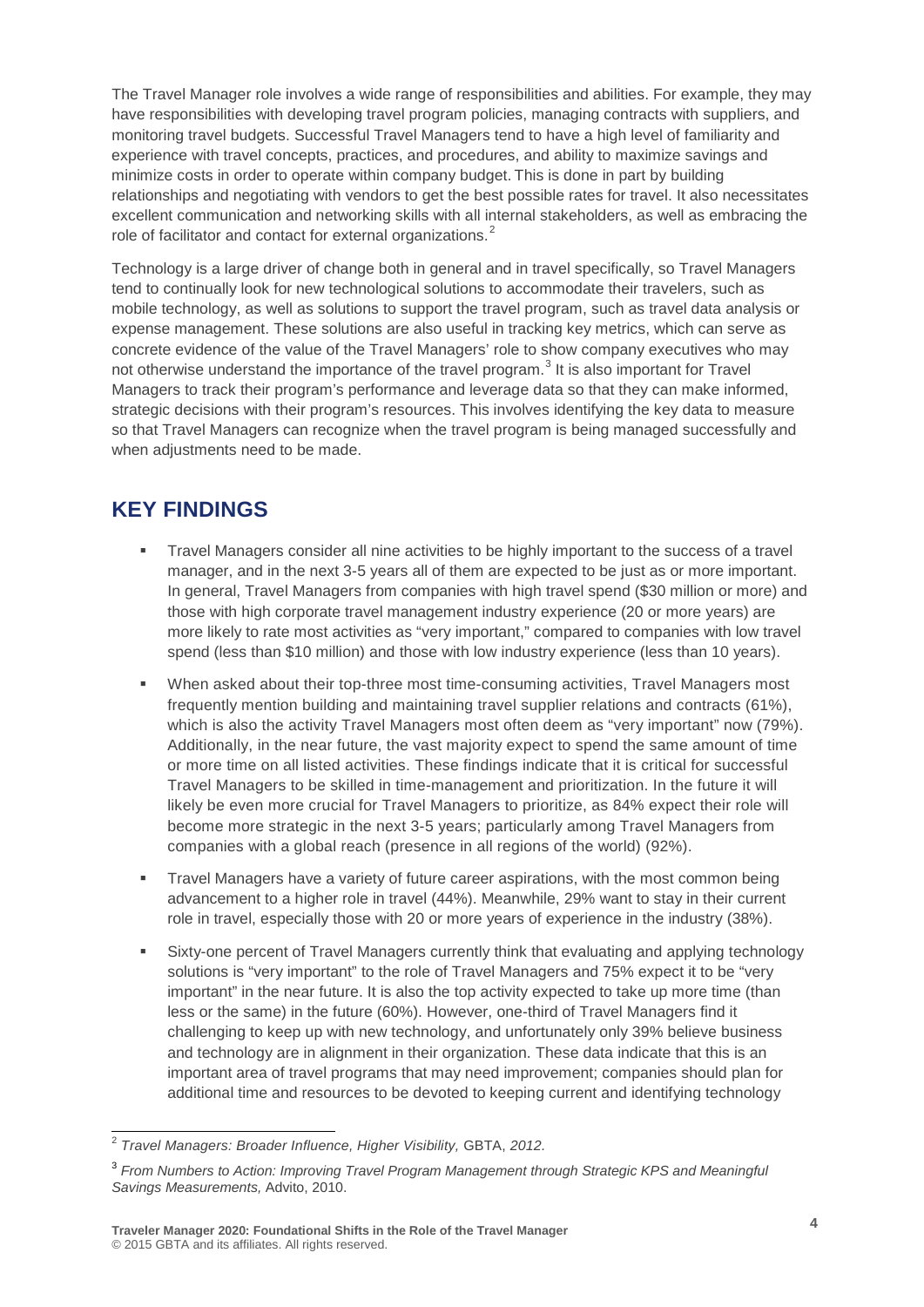solutions that meet their business needs. Technology suppliers can fill this area of need by advising and educating Travel Managers on new solutions.

- When asked about what specific ways technology has changed their role, Travel Managers mostly discuss the positive aspects of technology. They report improvements like more accurate, real-time data, and the ability to track traveler location and behavior to aid with ensuring duty of care and enforcing compliance. Some of the examples mentioned have had a mixed impact. For instance, automated processes are more efficient for travelers, but reduce face-to-face time. Others report a negative impact on compliance when travelers go outside of policy and find "better" deals, and additional time spent teaching travelers how to use new technology and supporting them when the solution doesn't work correctly.
- **EXECT** Leveraging travel data in order to track travel program performance and support decision making processes is also "very important" to Travel Managers (71%) and will become more so in the near future (82%). It is currently a fairly time-consuming activity – 57% say it takes up the most amount of their time – and Travel Managers expect this activity to take up more time (than less or the same) in the next 3-5 years (58%). Travel Managers most often use data in negotiating contracts with suppliers, identifying hard-dollar savings, and monitoring compliance.
- Travel Managers are moderately adept in their understanding of the Key Performance Indicators (KPIs) that their organization's senior leadership most value (64%), which generally center on the cost and savings of the travel program. Travel Managers' experiences with travel data vary – some are successful, while others struggle with the data they receive. Just over half say that they face challenges from multiple sources and formats of data, while just under half spend too much time manually processing, cleaning, and reconciling inaccurate data. They are somewhat divided between agreement (35%), neutrality (28%), and disagreement (36%) on whether they are satisfied with the travel tools and reporting capabilities available to them.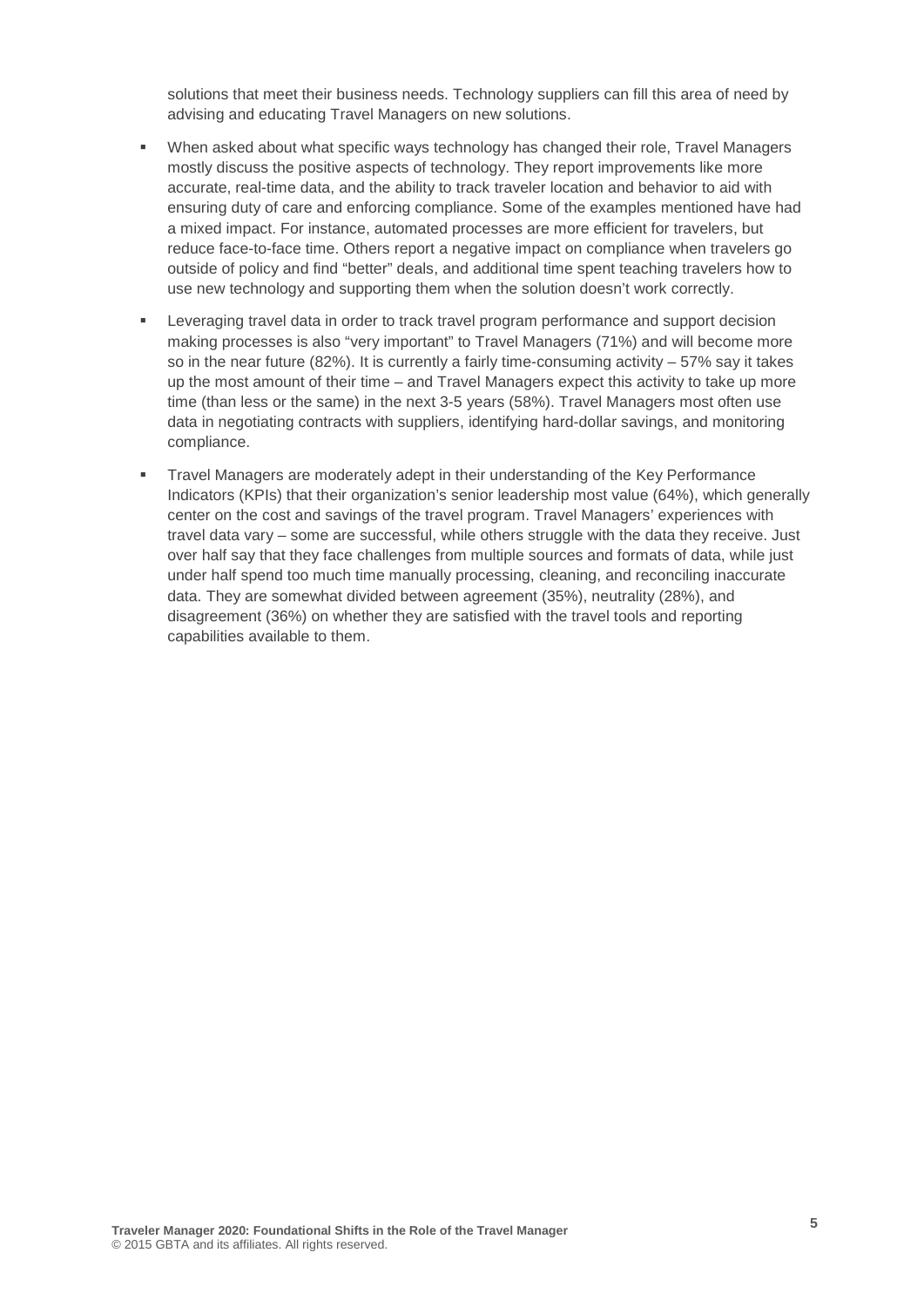## **DETAILED FINDINGS**

#### **DEMOGRAPHICS**

- A large majority of Travel Managers in this study are based in the United States (88%), while the remainder are based in Canada, and overall, they have worked in the corporate travel management industry for an average of about 13 years.
- According to Travel Managers, their travel department most often reports to their company's procurement department (33%), while about one quarter report to the finance department. Another 16% of travel departments report to administrative services and about one in 10 (12%) report to Human Resources.
- Seven in 10 companies have travel policy guidelines, meaning there are guidelines employees should observe when they travel but exceptions can be made. The remainder have mandated policies, in which there are policies and rules that employees are required to follow as a condition of employment or they are not reimbursed for their expenses.
- When asked about the scope of their company's reach, 38% each say global (presence in all countries) and multi-national (presence in all countries that do not represent all regions of the world), and the remaining one-quarter of companies have a national presence (in only one country). Of those companies whose reach extends beyond one country, a majority (62%) have a globally-managed travel program, where one travel manager or team manages all regions.
- Travel Managers' report an average company travel spend of \$73 million in 2014.

#### **ROLE OF THE TRAVEL MANAGER**

#### **Activity Prioritization**

-

Travel Managers have a wide range of responsibilities and in order to use their time most efficiently, it is beneficial for them to have a sense of which responsibilities are important, and ideally be able to focus their time on the activities they deem most important. This study found that most Travel Managers consider all the listed activities<sup>[4](#page-5-0)</sup> to be valuable to the current success of a Travel Manager with at least three quarters saying each activity is "important" or "very important." Although they perceive all of the activities as highly important, the following analysis focuses on the "very important" ratings as a more meaningful measure of the top-ranking activities. Another general trend was for Travel Managers with more experience in the corporate travel industry (20 or more years), as well as Travel Managers from companies with high travel spend (\$30 million or more), to rate the listed activities as more important than their counterparts. Concerning the future importance of the same activities in the next 3-5 years, Travel Managers expect all activities' importance level to either remain the same or increase in the next 3-5 years.

When comparing the mean importance rating of all listed activities currently to the expected mean importance in 3-[5](#page-5-1) years, nearly all activities are expected to be significantly more important.<sup>5</sup> The one activity which does not follow this trend is building and maintaining contracts and relationships with travel suppliers; Travel Managers' expectation of importance remain the same for this activity in the near future. As with many of the listed activities, among the differences, Travel Managers with 20 or more years of experience in the travel industry are more likely to say this activity is "very important" than are those with 10 to less than 20 years of experience both now (89% and 72%, respectively) and in the near future (91% and 78%, respectively).

<span id="page-5-0"></span><sup>4</sup> See Appendix for full description of all Travel Manager Activities.

<span id="page-5-1"></span><sup>5</sup> A comparison of activities' mean importance now and in the next 3-5 years was made using a dependent t-test. Significance found at  $p<0.01$ .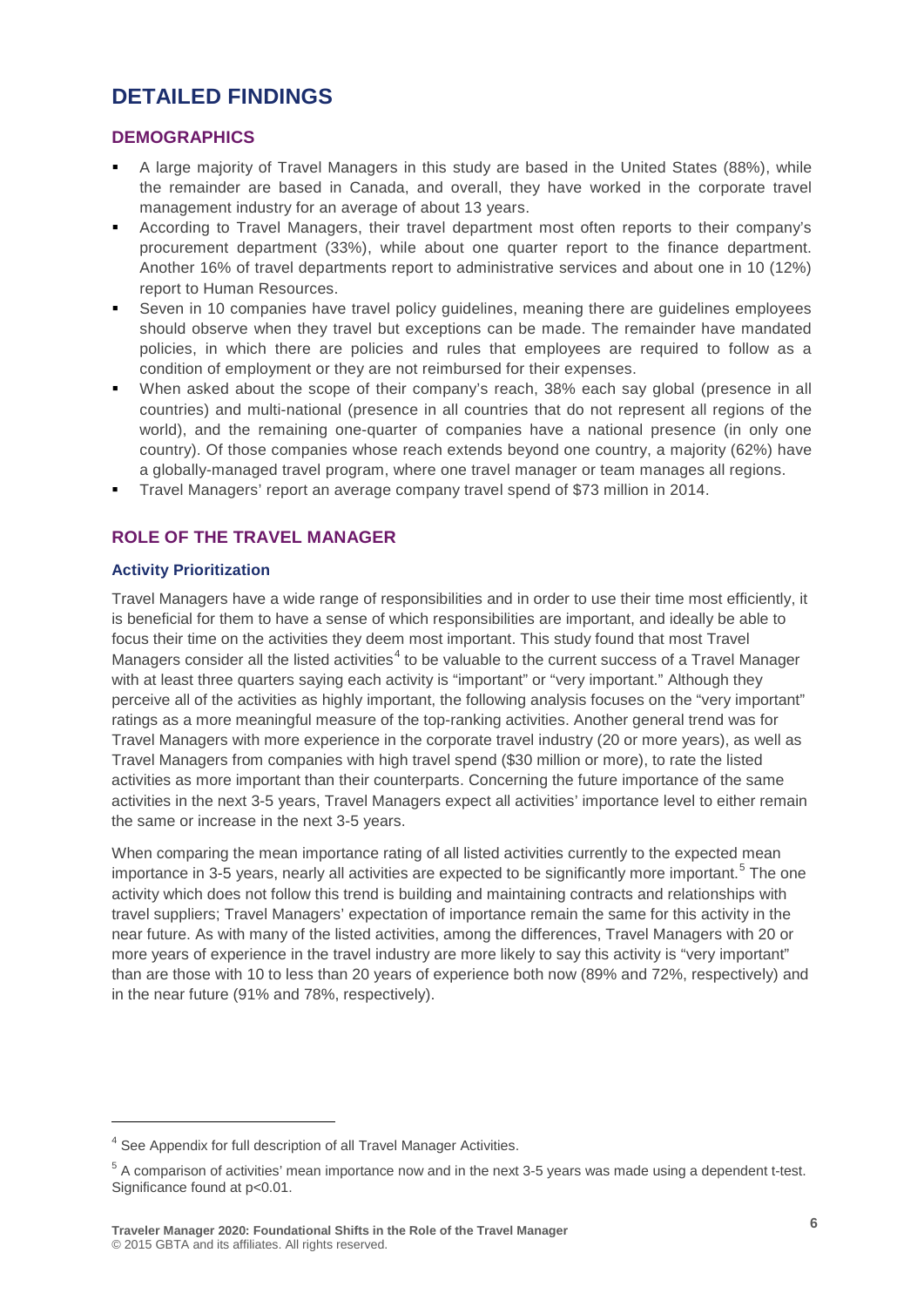#### **Top "Very Important" Ratings:**

Roughly eight out of 10 Travel Managers each consider building and managing contracts and relationships with travel suppliers to be "very important" now and in the next 3-5 years. Currently, developing and aligning strategic travel program goals is "very important" to 78% of Travel Managers, while 85% expect it to be "very important" in the near future.

Additionally, seven out of 10 currently consider leveraging and analyzing travel data/reports to track travel program performance and support decision making processes to be "very important". There is also a notable increase in the number of Travel Managers saying that leveraging and analyzing the travel data will be "very important" in the future (82%). Following the general trend, this activity is significantly more likely to be "very important" to companies with high travel spend than companies with low travel spend both at present (86% versus 56%) and in the next 3-5 years (91% versus 71%).

#### **Bottom "Very Important" Ratings:**

While all activities are considered important, Travel Managers are least likely to say developing and applying business analytics are "very important" to the success of the Travel Manager role at present (51%), although Travel Manager industry experience and company travel spend plays an important role. More specifically, a higher percentage of the most experienced Travel Managers (59%) and companies with high spend (63%) view applying business analytics "very important" compared to those with little experience (40%) and companies with low travel spend (36%). The same trend is found in predictions of future importance as well.

Similarly, about half each rate developing and managing travel budgets (51%) and participating in travel industry activities (49%) as "very important" now. These activities will be relatively more important in the future, particularly managing travel budgets ([6](#page-6-0)4%).



<span id="page-6-0"></span> $6$  Ibid. 4, p.6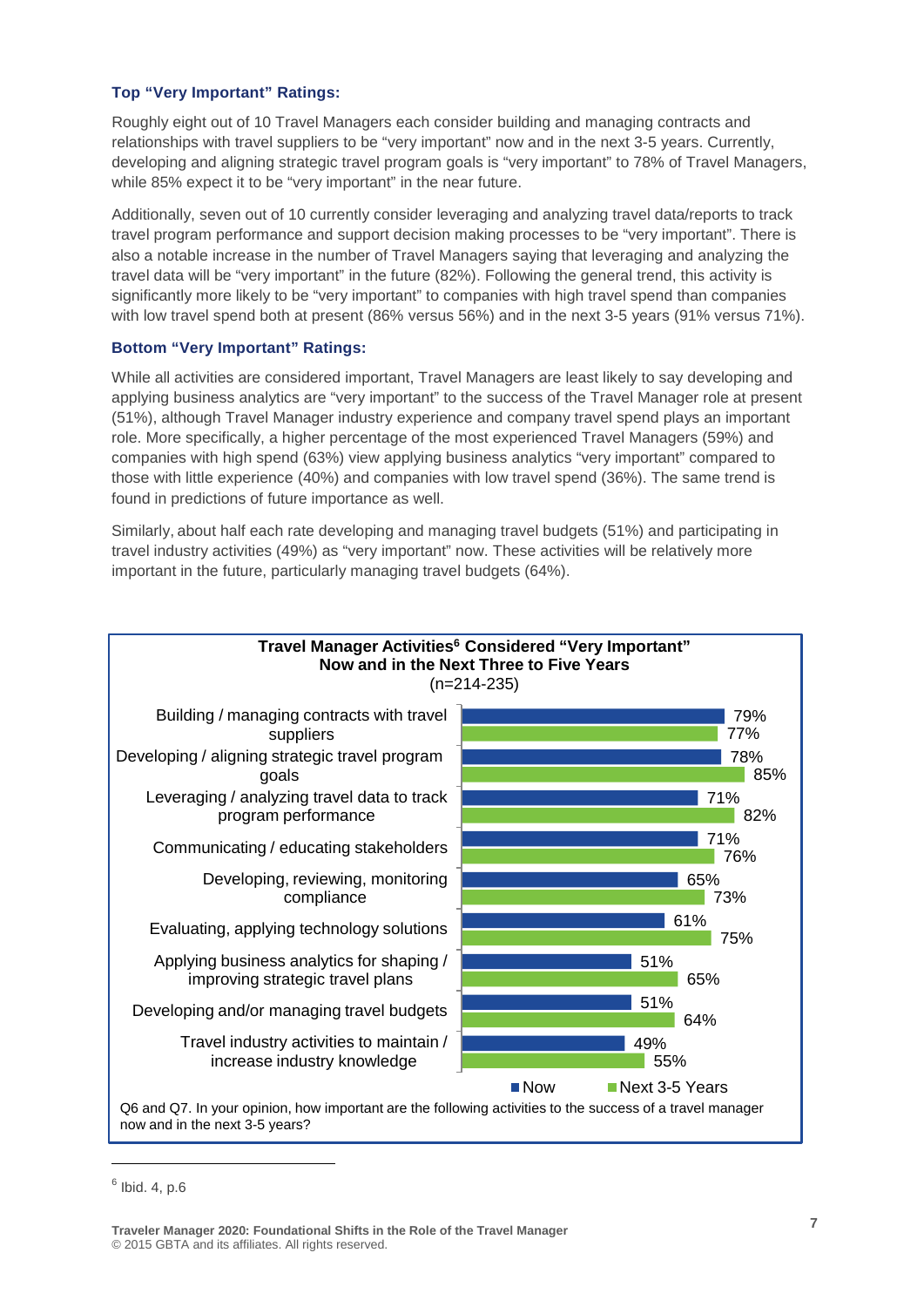#### **Priorities:**

Travel Managers were also asked to think about several other areas and what level of priority they would have for their role the next three to five years. Among the findings, most Travel Managers expect mobility, such as mobile booking and itinerary management (80%) and traveler safety and security (78%) to become a "higher" or "much higher" priority in the next 3-5 years. This corroborates other findings from the study about Travel Managers' future expectations, and it is likely that mobile integration will become more the norm for corporate travel in the near future.

Travel Managers' responses indicate mixed opinions about the priority that travel demand management and justification of a managed travel program will have in their role the near future; About half each expect it to stay the same or to take on higher priority in the next 3-5 years.

The areas where Travel Managers expect to see the greatest decrease in priority in the next 3-5 years include open booking (39%) and personalization of travel offers (27%). This larger percentage of Travel Managers expecting open booking and travel personalization to be a lower priority can be expected. Travel Managers may expect personalization of travel offers to become less prioritized could be because some feel that they already have systems in place that offer sufficient personalization for their travelers, and thus do not need to prioritize this area because it has been incorporated into their program already. With regard to open booking, many Travel Managers have tended to dislike this option despite its popularity among some travelers, so the decrease in expected priority likely stems from those who are disinclined to implement it. Additionally, because openbooking solutions have been on the market for a while, those Travel Managers willing to implement them, have had time to do so, and thus would consider it a lower priority as well.



**Traveler Manager 2020: Foundational Shifts in the Role of the Travel Manager** © 2015 GBTA and its affiliates. All rights reserved.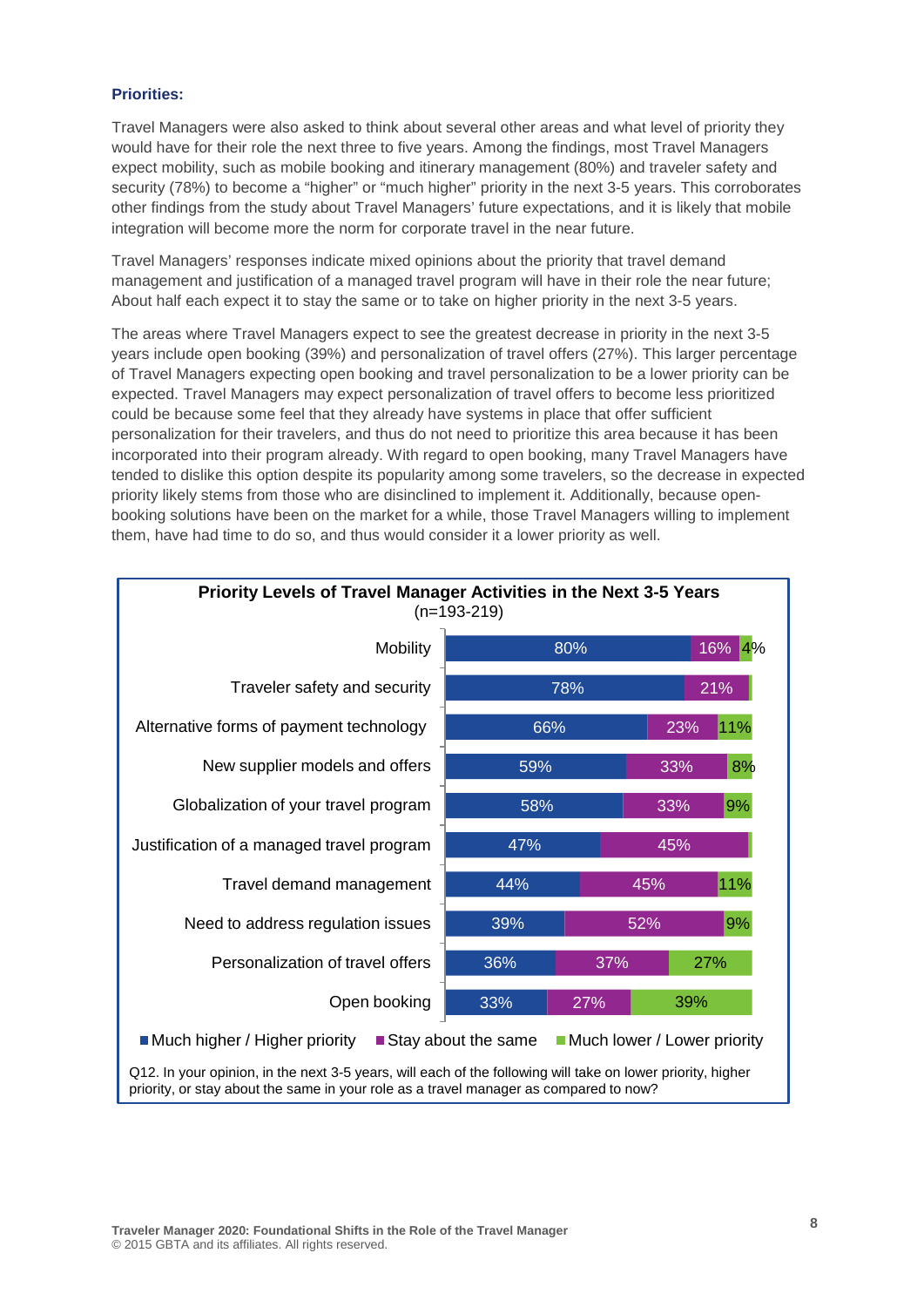#### **Time Allocation for Activities**

Travel Managers were asked to indicate from a list of activities<sup>[7](#page-8-0)</sup> which three activities currently take up the largest portion of their time. Overall, six out of 10 Travel Managers say building and managing contracts with travel suppliers is one of their top-three time consuming activities. Considering this activity is also deemed highly important, this is likely a good return on time investment for Travel Managers. Other areas in which Travel Managers spend a lot of time include leveraging and analyzing travel data (57%) and communicating and educating stakeholders about travel-related plans, policies, procedures, and tools (56%), and each which are rated as "very important" now by seven out of 10 Travel Managers as well.

Conversely, the least common activities mentioned by Travel Managers are developing and managing travel budgets (10%) and participating in travel industry activities (5%), both of which rank lowest in importance. These findings show a positive trend of the activities considered most important lining up with the activities that take up the most time for Travel Managers, suggesting that they are able to focus on the responsibilities most essential to their role.



Travel Managers were also asked whether they expect to spend more, about the same, or less time on the activities in the next three to five years. Travel Managers are most likely to expect an increase in their time spent with evaluating and applying technology solutions (60%), applying business analytics (59%), and leveraging and analyzing travel data (58%). Among the activities where most Travel Managers expect to spend the same amount of time include participating in travel industry activities (56%) and building and managing contracts and relationships with travel vendors (57%). In the case of travel industry activities, it may be that Travel Managers are already spending sufficient time on this relatively low-importance task. However with the case of building and maintaining supplier relationships, it seems more likely that Travel Managers do not expect to spend more time because they already spend a fairly large amount of their time on this activity.

<span id="page-8-0"></span> $<sup>7</sup>$  Ibid. 4, p.6</sup>

<span id="page-8-1"></span> $8$  Ibid. 4, p.6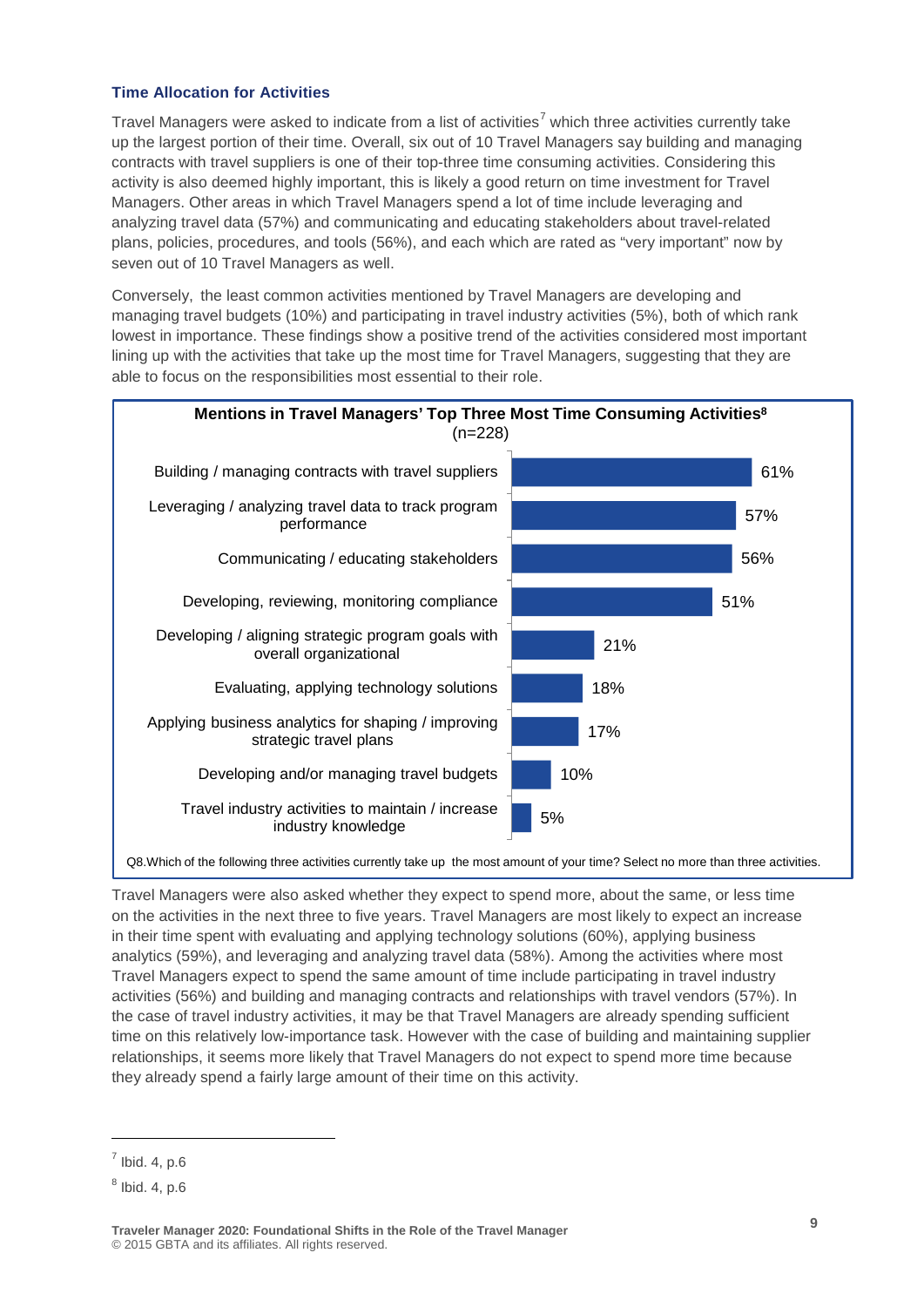

#### **Other Future Trends in Travel Management [9](#page-9-0)**

There are larger trends at play, in addition to the expected changes with Travel Managers' responsibilities. In general, the vast majority of Travel Managers foresee their role becoming "somewhat more strategic" or "more strategic" in the next three to five years (84%). Those from high and medium spend companies are significantly more likely (both 58%) say their role will be "more strategic" compared to those from low spend companies (31%). Similarly, Travel Managers from



<span id="page-9-0"></span> $<sup>9</sup>$  Ibid. 4, p.6</sup>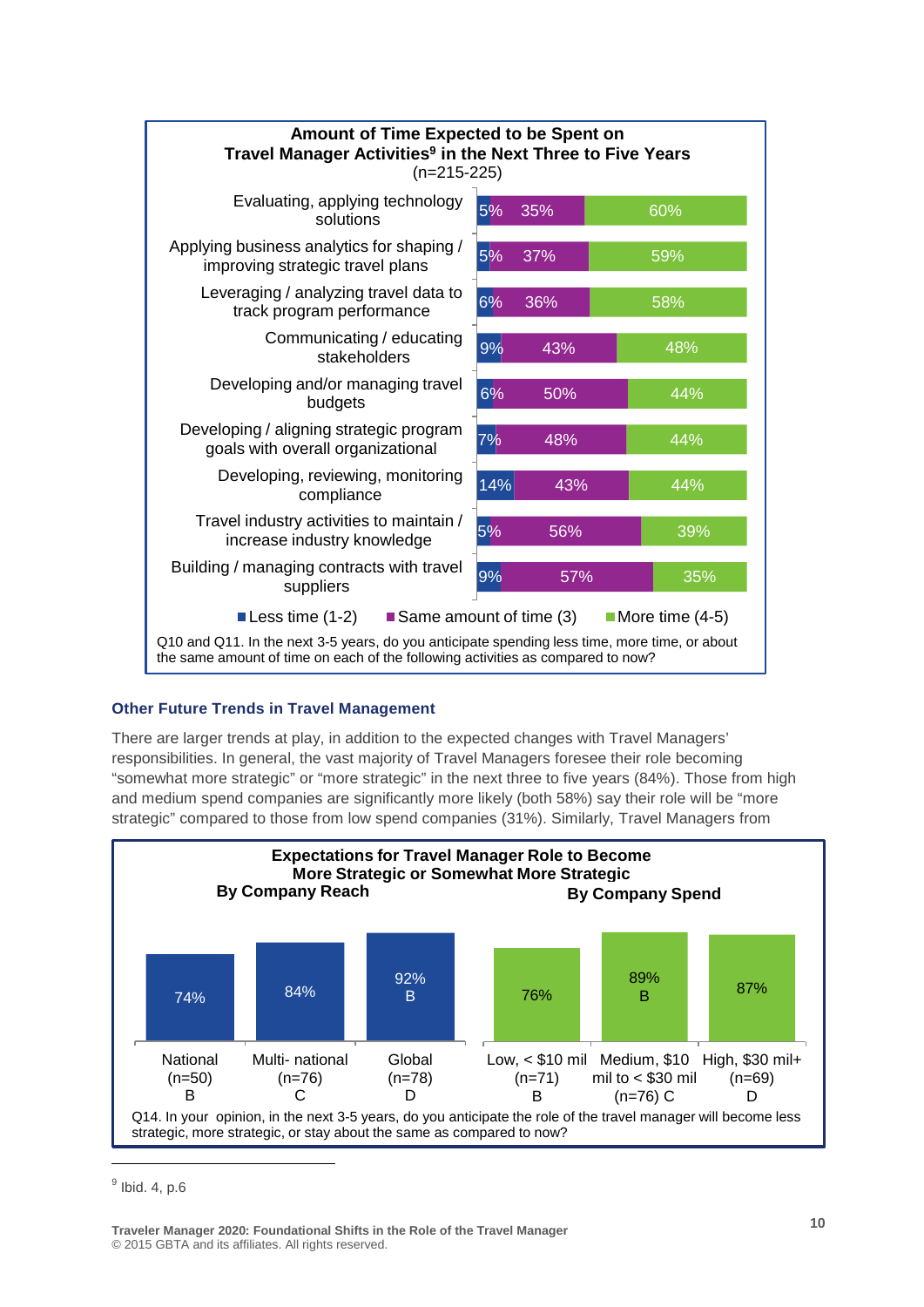companies with a global reach (92%) are significantly more likely than Travel Managers from companies with a national reach (74%) to expect travel management to become more strategic in nature. This trend may be because companies with lower travel spend and national reach simply are less complex in nature and thereby require less strategic planning than those from companies with higher travel spend and global reach.

On the other hand, Travel Managers are less decisive about the evolution of their relationships with travel vendors in the near future. Slightly more than one third expect to consolidate more services,

such as with a TMC (38%), and one quarter expect to diversify with other third parties as a "best of breed" approach, while one fifth expect no change at all. Unsurprisingly, Travel Managers from companies with high travel spend are far more likely to expect vendor relations to become more removed than Travel Managers from companies with low travel spend. For example, 15% of high spend companies say they will be



outsourcing more services in the future, compared to 3% of low spend companies, and 37% of high spend companies expect to diversify with other third parties, compared to 19% of medium spend companies.

With regards to Travel Managers' career aspirations in the near future; they most commonly want to advance to a higher level role in travel (44%), while 29% want to stay in their current role in travel. About one out of 10 each have aspirations for career changes, such as transitioning to a larger travel program or organization as a travel manager (13%), transitioning to another functional area such as finance, accounting, or senior leadership (13%), or transitioning to a different area in the travel industry (9%).

Unsurprisingly, significantly more Travel Managers with 20 or more years of industry experience want to stay in their current role in travel compared with Travel Managers who have less than 10 years of experience, since more senior Travel Managers are likely to have already made several career advancements and to be satisfied with where they are in their career. Of note, one out of five Travel Managers with low experience (less than 10 years) want to transition to another functional area in the near future, compared to just 7% of those with high experience (20 or more years). These less experienced Travel Managers are likely to be closer to the beginning of their career and perhaps less dedicated to or unsure of the travel industry than those who are more experienced.

#### **TECHNOLOGY AND TRAVEL MANAGEMENT**

Trends in the business travel sector indicate that technology is a large and integral part of the role of Travel Managers and will take on increasing importance in the future. A large majority (86%) of Travel Mangers in the current study have some level of responsibility with technology, such as online booking tools, mobile, or other travel technology software. When asked about what is important to the success of a Travel Manager, evaluating and applying technology solutions is currently considered "very important" by 61% of Travel Managers, but more expect it to be "very important" to their role in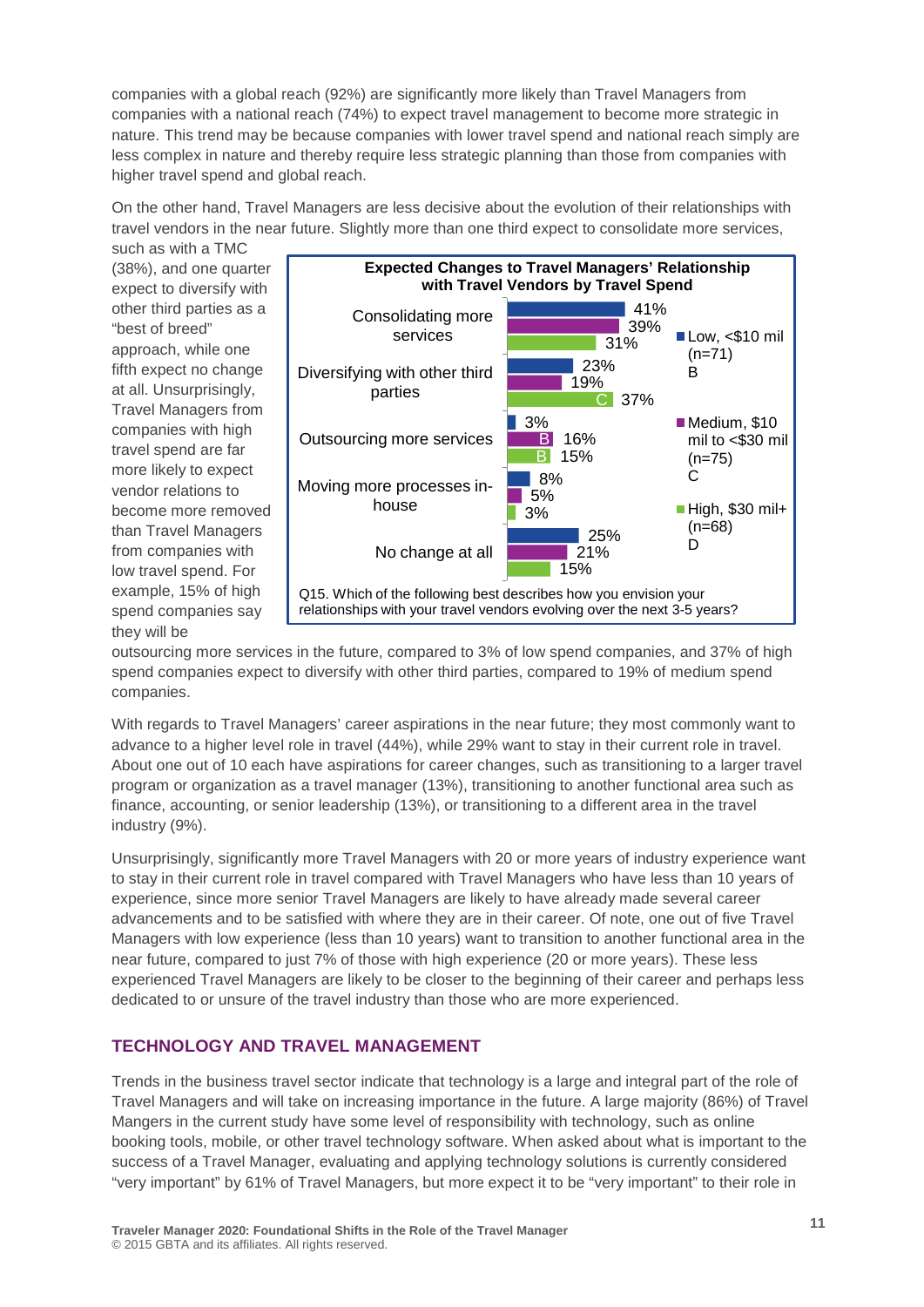the near future (75%). These data corroborates the findings that mobile options for booking and itinerary management, as well as alternate forms of payment technology will take on higher priority in their role in the next three to five years.

Travel Managers that report to their finance departments (77%) are especially likely to anticipate payment technologies increasing in priority compared to those that report to administrative services (52%). Additionally, three in five (60%) Travel Managers anticipate spending more time in their role evaluating and applying technology solutions in the near future, and Travel Managers reporting to Administration Services are even more likely to expect this change (79%).

It is clear that technology's importance will grow; however, Travel Managers will need to keep up with technological advances in their field if they want to be able to leverage it appropriately, and at present their technology solutions and efforts have mixed success. Currently, just over one-third agree that business and technology are in alignment in their organization (39%), and about the same number are satisfied with the travel tools and reporting capabilities available to them (35%). In a 2014 GBTA study on data conducted in Europe (EU) and Asia-Pacific (APAC),<sup>[10](#page-11-0)</sup> some of the same questions were asked. EU Travel Managers had a somewhat similar response (43% "agree" or "strongly agree") when asked if they believe business and technology are in alignment in their organization, while over one half (54%) of Travel Managers from APAC are in agreement. Additionally, staying current with technological advances in travel is somewhat of a challenge, with roughly one-third each in agreement (33%), disagreement (28%) or neutral (39%) with this statement.

Travel Managers are also asked to comment on their experiences with technology and how it has changed the role of travel management. Overall, the majority of the responses were positive in nature. Some frequently

*"Reporting helps me identify areas for improvement and increase compliance"*

mentioned areas include an increase in available data, data accuracy, and real-time accessibility. Additionally, Travel Managers are better able to track travelers and their behavior which has many

*"It's allowed me to be more efficient; however with increased technology it requires additional oversight and education."*

benefits ranging from better duty of care to greater visibility of total travel spend. Some changes reported were more mixed in their impact, such as a decrease in face-to-face time with travelers as processes become more automated. Although automation means travelers can be more independent and self-sufficient, it can also result in disconnect with travelers which

might negatively impact their understanding of travel policies and thus compliance.

Additionally, some negative impacts of technology also came to light in Travel Managers' responses, but are mentioned less often than the positive ones. Complaints about technology included the stress Travel Managers feel in trying to keep up with the many new solutions and uncertainty in knowing which one is best for their travel program. Travel Managers also mention the need to spend *"It's made it more challenging. You have to constantly be aware of what technology is changing and how it is affecting your travelers."*

more time educating travelers on the new solutions, as well as feeling like a "help desk" when travelers run into problems or do not understand something. See Appendix for the full list of responses.

Travel Managers report a wide variety of travel technology solutions when asked what other types of travel technology will have greater priority for their role in the near future. Some of the more frequently mentioned areas include solutions related to mobility, especially apps for booking on mobile devices. Travel Managers expect to see this technology take on greater importance for younger travelers who

**Traveler Manager 2020: Foundational Shifts in the Role of the Travel Manager** © 2015 GBTA and its affiliates. All rights reserved.

<span id="page-11-0"></span><sup>10</sup> *Travel Managers' Data Needs and Challenges.* GBTA Foundation, December 2014.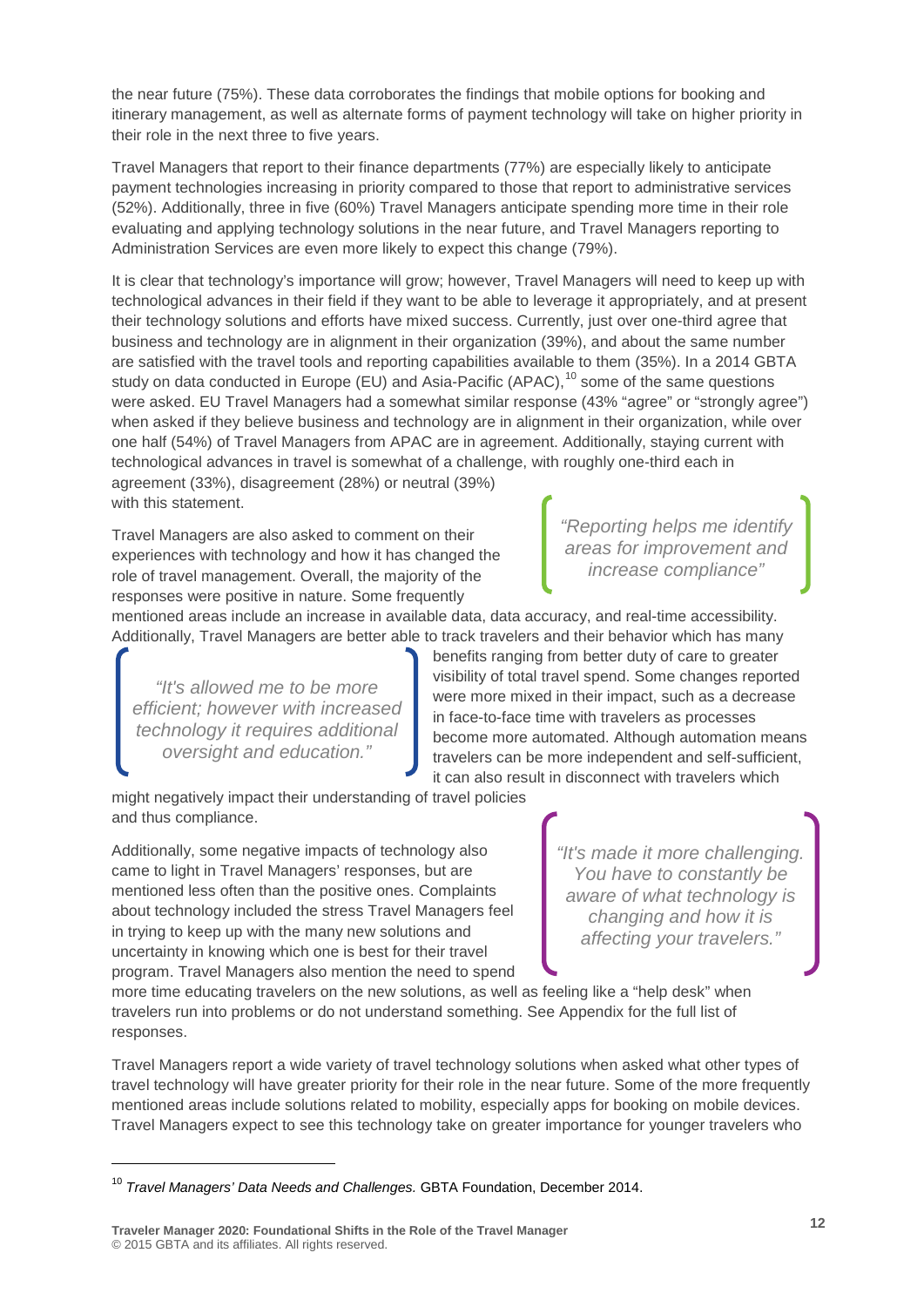tend to be more experienced and interested with mobile technology. Mobile technology may also play a greater part with duty of care, where there may be an increase in communications and traveler tracking. They also expect there will be an increase in the number of online/virtual options for many facets of business travel, such as meetings and payment methods. Finally, Travel Managers predict that in the near future, tools for tracking, analyzing, and reporting data will become a much higher priority in their role. See Appendix for the full list of future technology priorities.

#### **DATA MEASURMENT IN TRAVEL PROGRAMS**

While the value of a managed travel program may be evident to those in the industry, Travel Managers still must justify themselves to senior leadership and demonstrate the value their program brings to their company. To this end, collecting data on travel becomes crucial, and Travel Managers place a great deal of value on having accurate, holistic travel data. For example, 70% of Travel Managers currently say they consider leveraging and analyzing travel data to be "very important," while a larger proportion (82%) say it will be "very important" in the near future, and 58% expect to spend more time leveraging travel data in the near future.

TMCs are typically the ones that handle the management and reporting of travel data, according to over three-quarters (77%) of Travel Managers. Over one-third (37%) of Travel Managers say that internal resources are primarily responsible for this function, and especially for companies with medium and high travel spend (43% and 48%, respectively). Much more rarely, a third-party data provider manages and reports on travel data (12%). Regardless of who handles this function, not having any entity manage travel data is nearly unheard of (4%). Overall, travel data is managed most often by only one of these three sources (74%), particularly in companies with low travel spend (88%). Meanwhile, three in 10 companies with high travel spend tend to use two entities for their travel data management and reporting.

Among the ways in which travel programs use data is in contract negotiations with suppliers, according to nearly nine out of 10 Travel Managers. Other common uses for travel data include monitoring compliance (86%) and identifying hard-dollar savings (84%). Cost avoidance, improving process efficiency, and monitoring Key Performance Indicators (KPIs) and Service Level Agreements (SLAs) in buyer-supplier contracts are other ways in which just over half of Travel Managers report leveraging travel data. In general, a significantly larger proportion of Travel Managers from companies

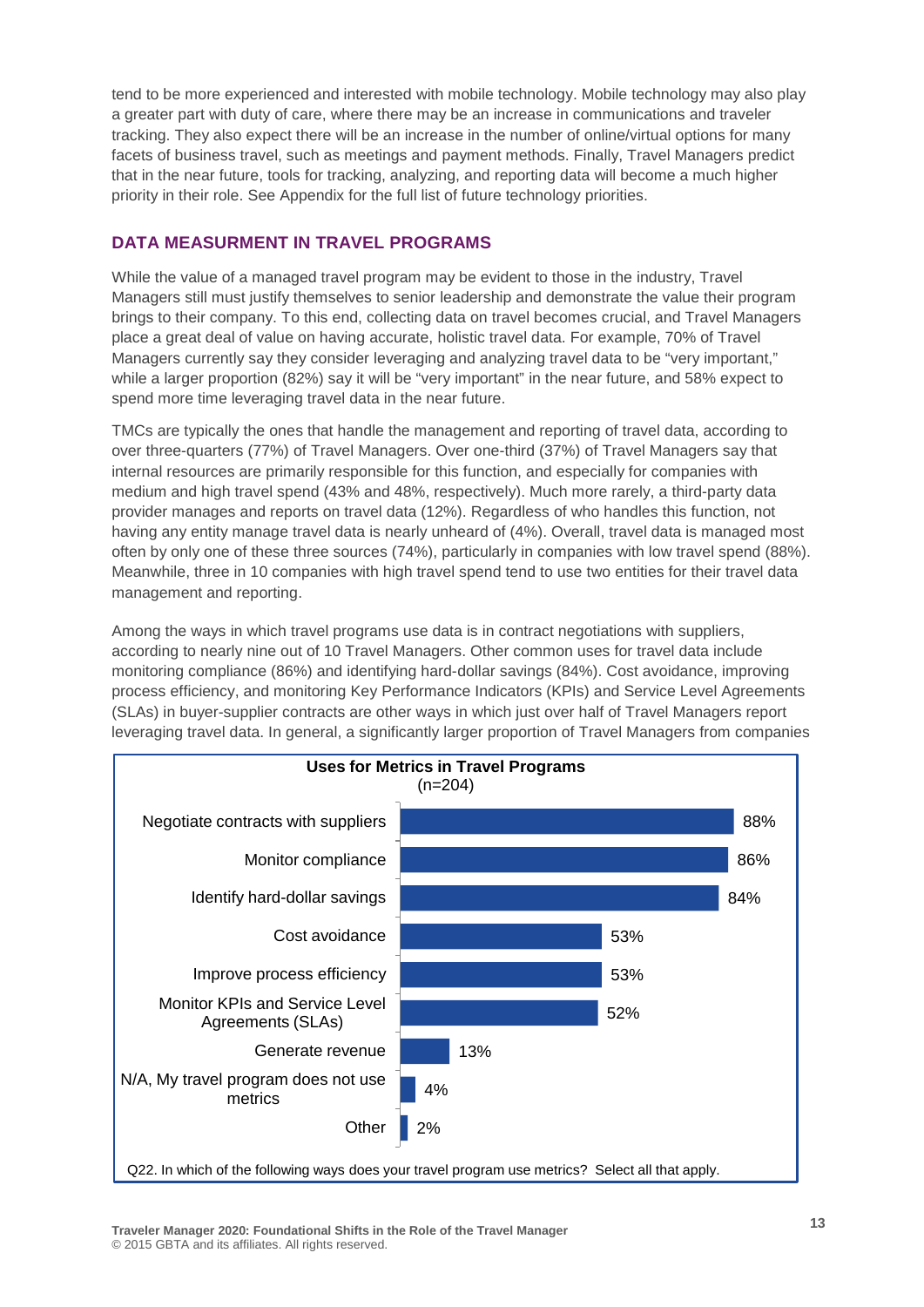with high travel spend leverage metrics in their travel programs, compared to Travel Managers from companies with low travel spend.

There are many aspects of travel data in which Travel Managers are involved; some are strong points for their travel program, while others are weak points. The area in which Travel Managers most frequently agree that they are successful is with understanding which KPIs their senior leadership most values—64% of Travel Managers "agree" or "strongly agree." As a follow up, these Travel Managers were asked to list the top-three KPIs that their senior leadership most values. As might be expected, the metrics are centered on costs and savings. Specifically, the most frequently mentioned KPIs include those that relate to travel spend, cost and savings management, and compliance. The trend for compliance to be included among measurements of costs and savings is supported by findings in a 2014 GBTA study on the costs and savings of a managed travel program,  $^{11}$  $^{11}$  $^{11}$  where traveler compliance ranked among the top sources of savings for travel programs.

Other areas in which Travel Managers are moderately successful pertain to measuring and tracking the right travel metrics (54%), using traveler needs, preferences, and behavior to predict future behavior (54%), and having access to real-time data (52%). The few Travel Managers who disagree that they are measuring the right types of metrics (19%) think that they should be measuring and tracking the most valued KPIs listed above. This similarity between the metrics Travel Managers say their program should be measuring and the KPIs that senior leadership value points to a consensus in the industry that cost- and savings-centric metrics are the most valuable in determining the success of travel programs. See the Appendix for a full list of the senior leadership-valued KPIs and the key metrics currently not being measured.

| <b>Travel Data, Measurements and Technology</b><br>$n=207-217$                               | Agree /<br><b>Strongly</b><br>agree | <b>Neither</b><br>agree nor<br>disagree | Disagree /<br><b>Strongly</b><br>disagree |
|----------------------------------------------------------------------------------------------|-------------------------------------|-----------------------------------------|-------------------------------------------|
| I think that we are measuring and tracking the right types of<br>travel metrics.             | 54%                                 | 27%                                     | 19%                                       |
| We look at traveler needs, preferences, and behaviors to<br>help us predict future behavior. | 54%                                 | 31%                                     | 15%                                       |
| I have access to real-time data.                                                             | 52%                                 | 19%                                     | 29%                                       |

Q18. Please indicate your overall level of agreement with each of the following statements about your company's travel data:

Q19. Please indicate your overall level of agreement with each of the following statements about your company's measurement and technology efforts:

A more complete understanding of Travel Managers' areas of data successes and challenges can be found by looking at trends in other regions. In 2014, a GBTA study in EU and APAC<sup>[12](#page-13-1)</sup> found that Travel Managers based in those regions are slightly less likely than North American (NORAM) to have access to real-time data, with 43% reporting this in APAC and 45% in EU, compared to just over half of NORAM-based Travel Managers (52%). However, those in EU (64%) and especially those in APAC (76%) are more likely than those in the NORAM (54%) to say they look at traveler needs, preferences and behavior to predict future behavior. Of note, one area that NORAM Travel Managers find particularly challenging, compared to Travel Managers from other regions, is having confidence in the accuracy of their company's travel data – fewer than half agree with this statement in the NORAM (46%), while slightly fewer than three-quarters agree in APAC (73%) and EU (70%). This discrepancy in the number of NORAM Travel Managers with real-time data compared to the number expressing confidence in their data and using it to measuring traveler behavior indicates that, though a majority

<span id="page-13-0"></span><sup>11</sup> *What Costs and Savings Do Managed Travel Programs Experience*? GBTA Foundation, October 2014.

<span id="page-13-1"></span><sup>12</sup> *Travel Managers' Data Needs and Challenges.* GBTA Foundation, December 2014.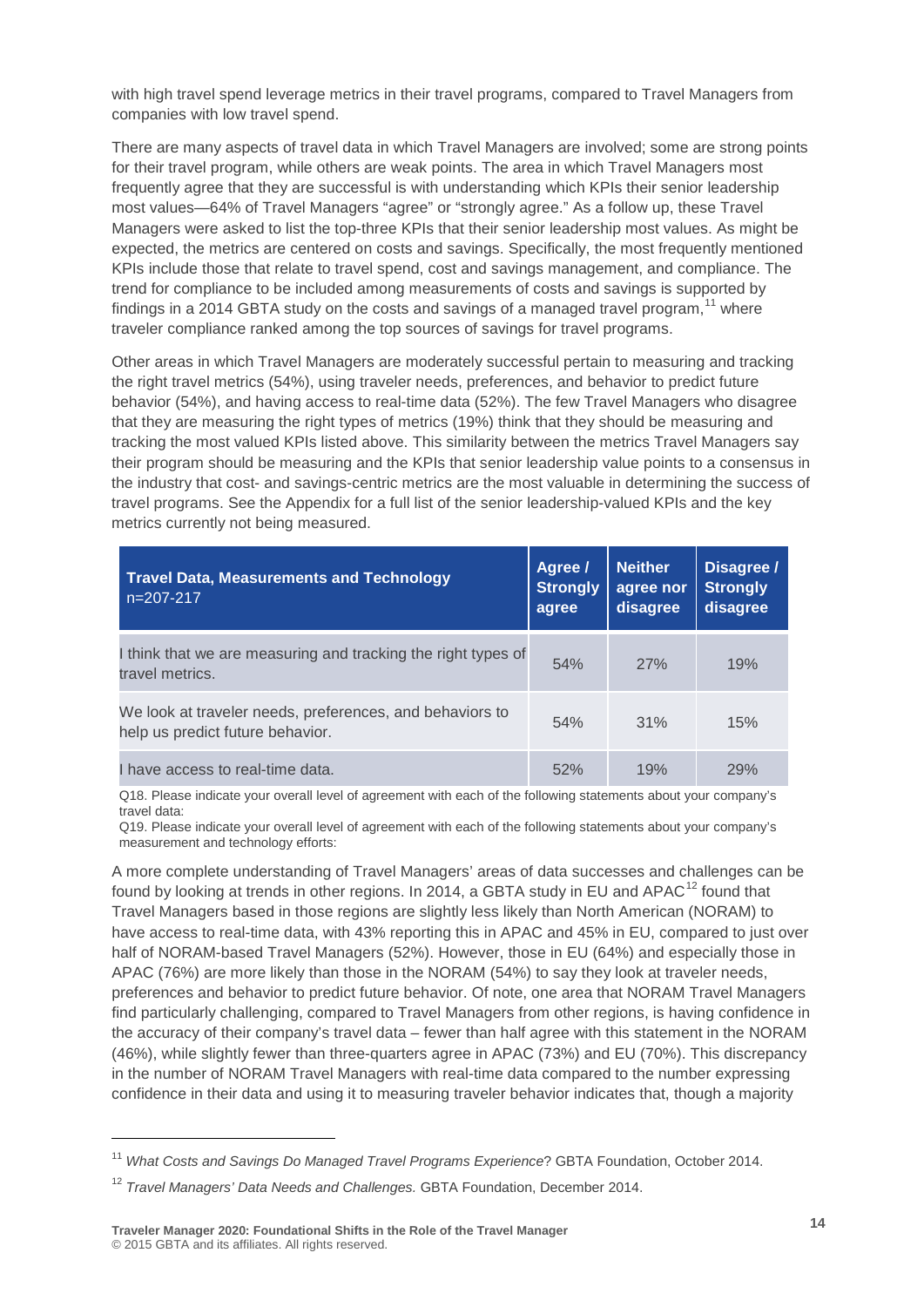has the capability to get real-time data, the quality may be lacking and could be preventing them from leveraging it effectively.

Additional questions shed light on possible reasons why only a modest number of NORAM Travel Managers are using data in a predictive capacity. For example, over one-third (36%) of Travel Managers "disagree" or "strongly disagree" that they are satisfied with their available travel tools and reporting capabilities. Additionally, more than half (53%) agree that it is difficult to work with travel data because it resides in multiple sources and formats and under half (44%) agree that they spend too much time on manually processing, cleaning, and reconciling data because of inaccuracies.

| <b>Travel Data, Measurements and Technology</b><br>(continued)<br>$n=207-217$                              | Agree /<br><b>Strongly</b><br>agree | <b>Neither</b><br>agree nor<br>disagree | Disagree /<br><b>Strongly</b><br>disagree |
|------------------------------------------------------------------------------------------------------------|-------------------------------------|-----------------------------------------|-------------------------------------------|
| I find it difficult to work with the travel data because it<br>resides in multiple sources and formats.    | 53%                                 | 21%                                     | 27%                                       |
| I spend too much time on manual data processing,<br>reconciling and cleaning data because of inaccuracies. | 44%                                 | 30%                                     | 26%                                       |
| I am satisfied with the travel tools and reporting capabilities<br>that are available to me.               | 35%                                 | 28%                                     | 36%                                       |

Q18. Please indicate your overall level of agreement with each of the following statements about your company's travel data:

Q19. Please indicate your overall level of agreement with each of the following statements about your company's measurement and technology efforts:

However, NORAM Travel Managers are not alone in these challenges, as similar numbers of EUbased Travel Managers also encounter difficulties from multiple sources and formats of data (52%) and spend too much time correcting data inaccuracies (44%). Those based in APAC fare somewhat better in these areas (47% and 36%, respectively).<sup>[13](#page-14-0)</sup> See Appendix for full table of NORAM, APAC, and EU responses.

Taken as a whole, these data indicate a need among NORAM travel programs for higher quality reporting tools capable of improving data accuracy, consolidating data, and producing better reports. If Travel Managers can find and implement such tools, they should be able to track metrics with more confidence and supply more robust reports on the most valued KPIs to senior leadership, which ultimately will help provide a more concrete demonstration on the value of the Travel Manager's role.

## **KEY TAKEAWAYS**

- Broadly, Travel Managers can expect to see their role becoming more strategic in nature in the near future. For example, activities such as leveraging travel data, and developing and aligning strategic travel program goals will become significantly more important to the Travel Managers' future success than current success. Meanwhile, building and maintaining contracts and relations with travel suppliers, a decidedly tactical activity, is the one activity that is expected to remain the same over time. This supports the idea of increasing strategy for Travel Managers in the next three to five years, and provides a good direction for Travel Managers to focus their attention in order to remain at the forefront of changes in the industry.
- It is also evident that technology's importance to Travel Management will be rapidly increasing, as seen by the significant increase in number of people expecting it to be important in the near future compared to now. Technological advances in their field is an important area for Travel Managers to devote more time to expanding their knowledge, given it is an area expected to take up more time in the future and it is an area that is difficult to keep abreast of. Particularly as younger generations of traveling employees join the workforce, technology is likely to take on a larger role in all aspects of travel management.

<span id="page-14-0"></span><sup>13</sup> *Travel Managers' Data Needs and Challenges.* GBTA Foundation, December 2014.